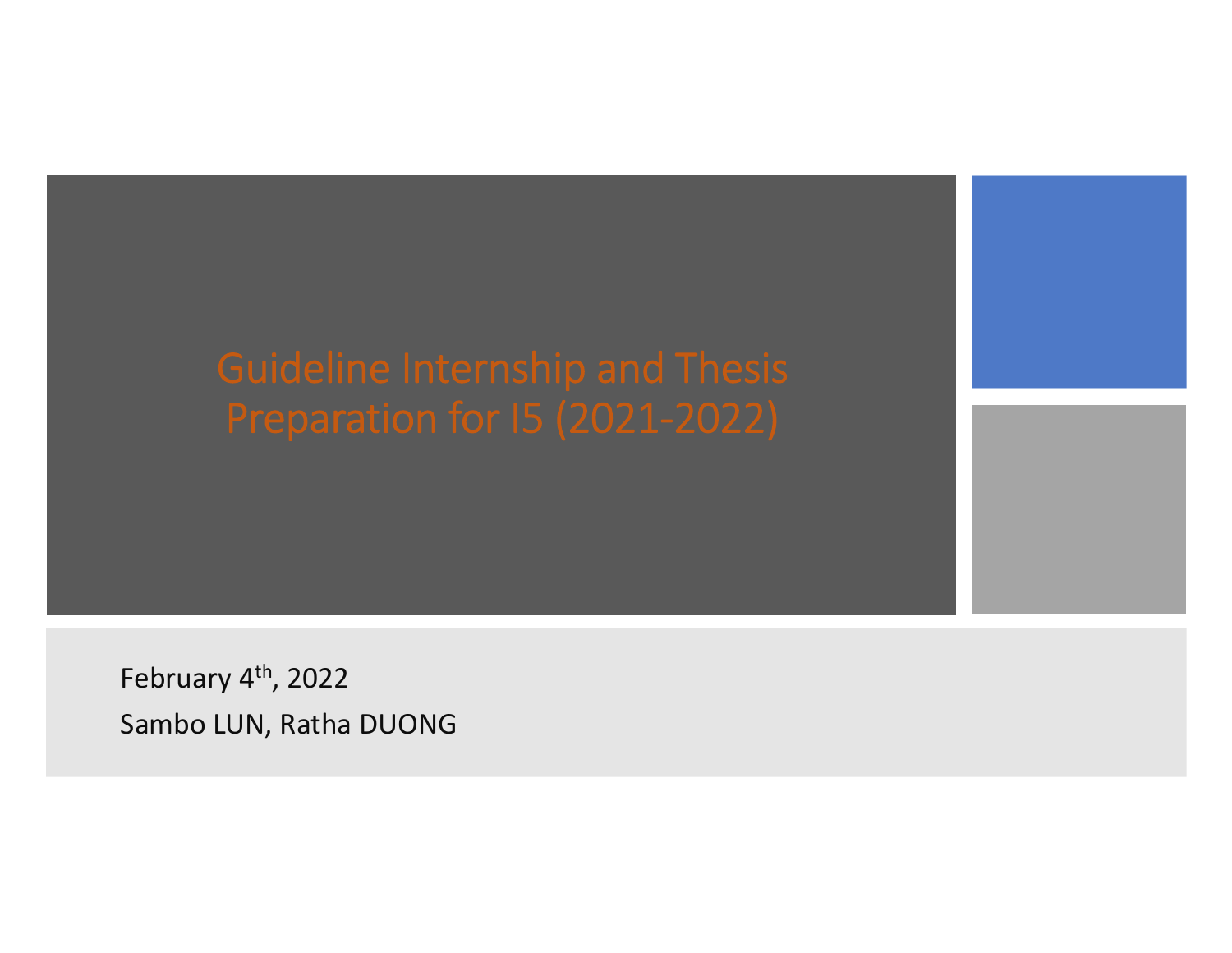## Content

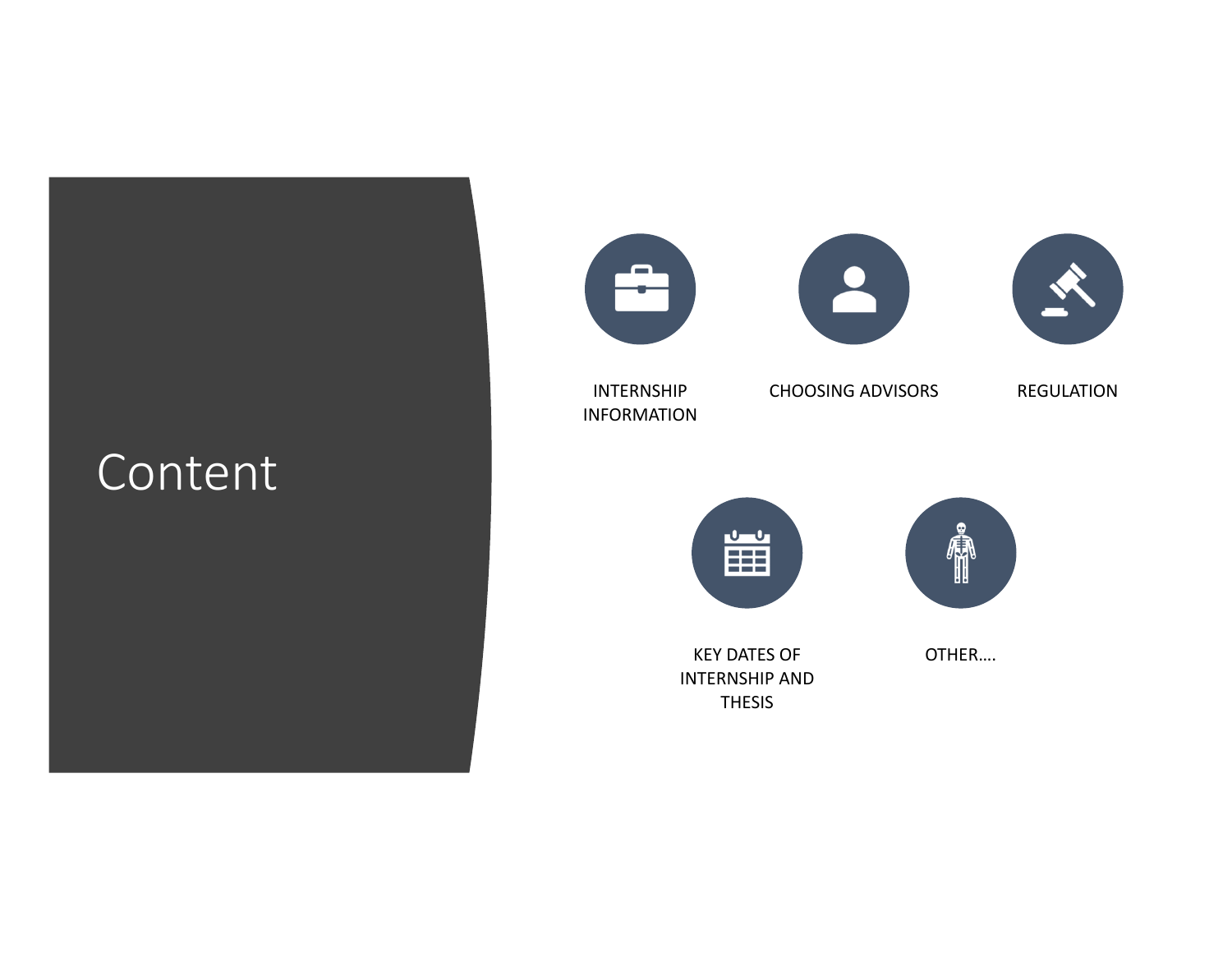## Internship information

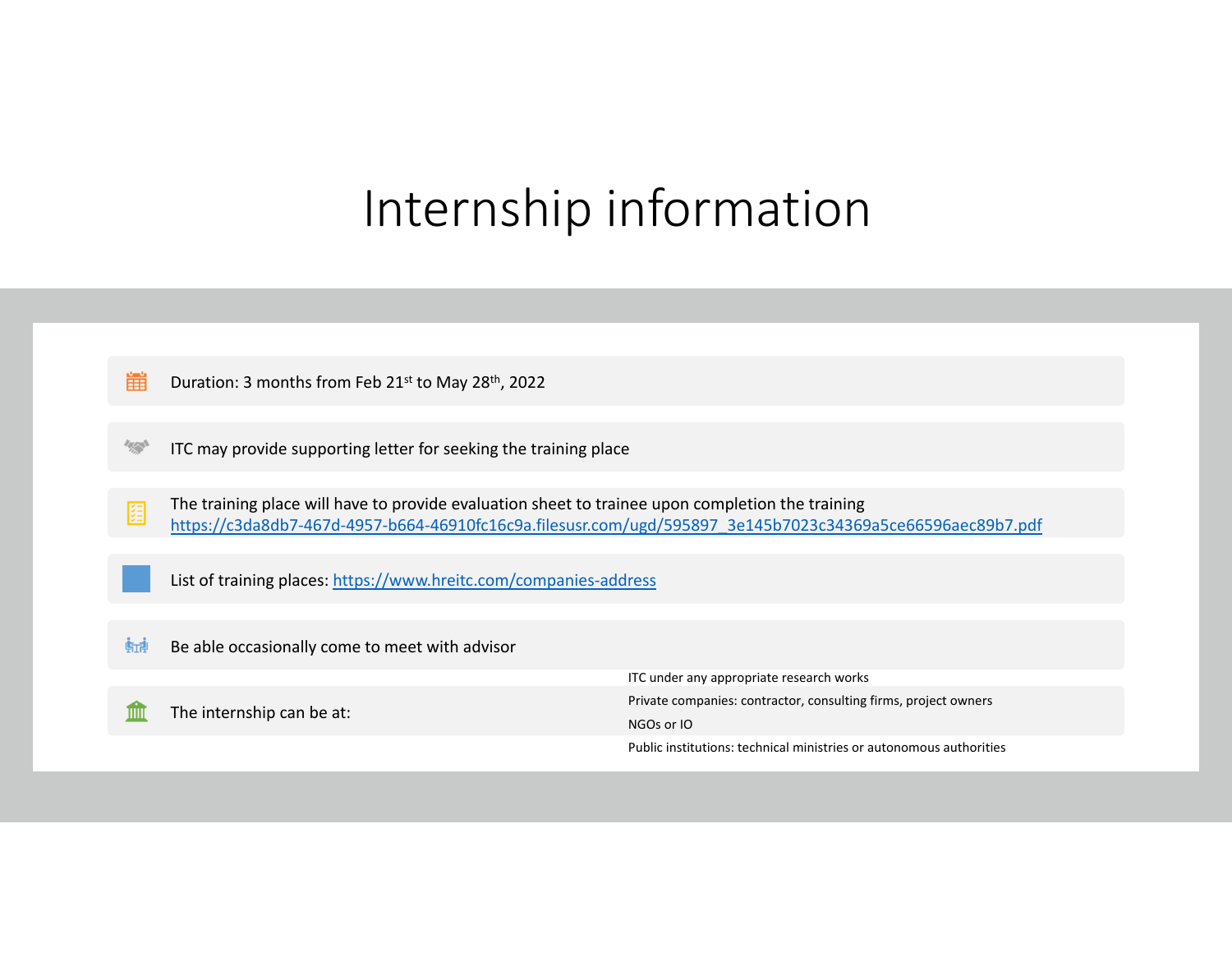# Areas of internship for WEE

- Water Supply
- •Water treatment
- Wastewater collection and drainage systems
- •Urban water management and flood modelling
- •Wastewater treatment
- •Water quality analysis and management
- • Groundwater resources and management including quantity and quality
- •Plumbing and fire protection system
- •Solid waste management/ Hazardous waste management
- •Ecology and natural resources engineering and management
- •Environmental impact assessment
- •Atmospheric Environmental Engineering related
- •Watershed and river basin management
- •Geographic Information System/ Remote Sensing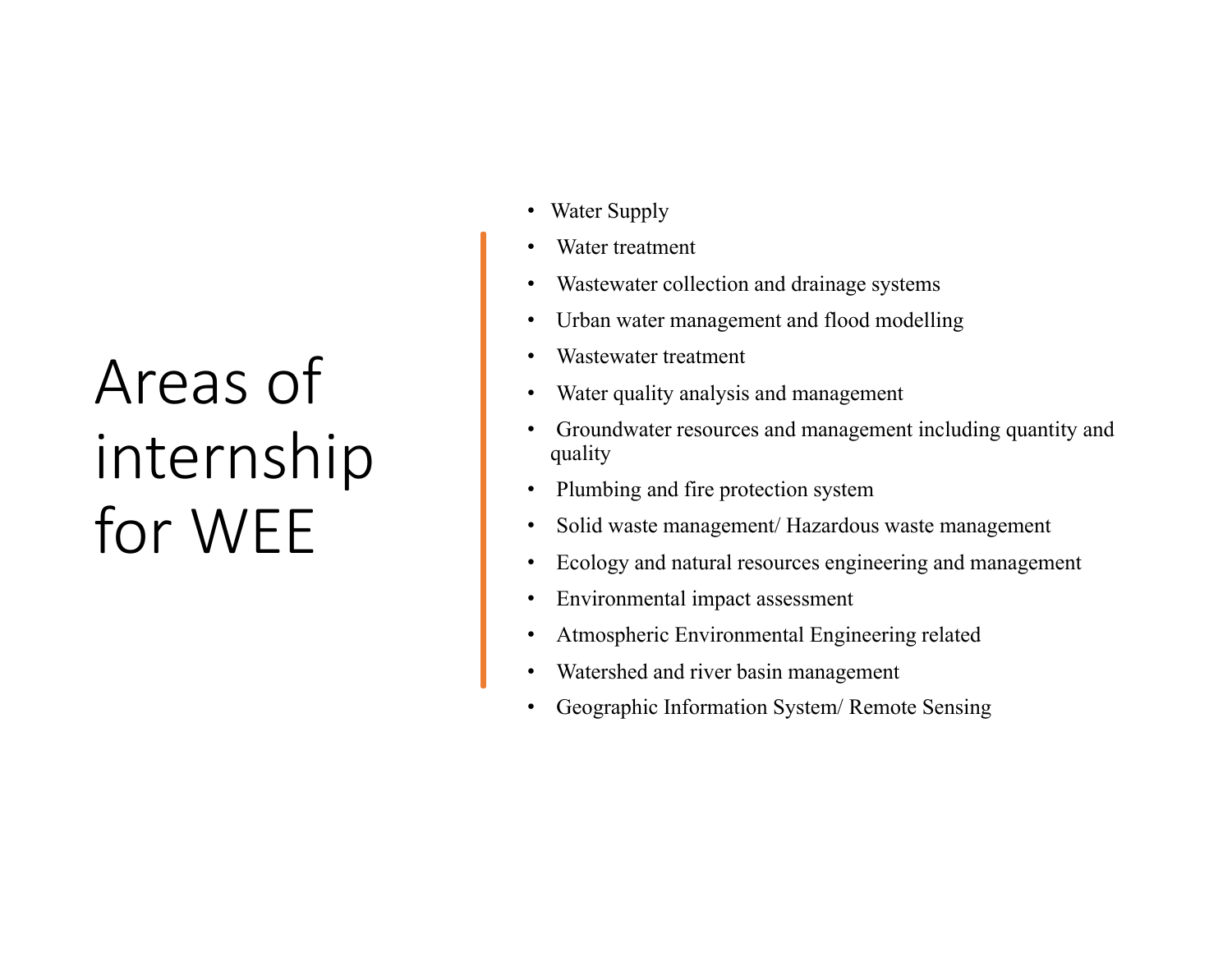# Areas of internship for WRI

- Water related infrastructure including bridge and culvert, riverbank stability design, dam and reservoir,
- Foundation for infrastructure and retaining wall
- Road design and construction,
- River hydraulics, river engineering and river basin management
- Hydropower study and construction
- Irrigation design and construction
- Irrigated water management
- Flood risk management
- Water Scarcity and Drought
- Groundwater resources and management including quantity and quality
- Topography study
- Geographic Information System/ Remote Sensing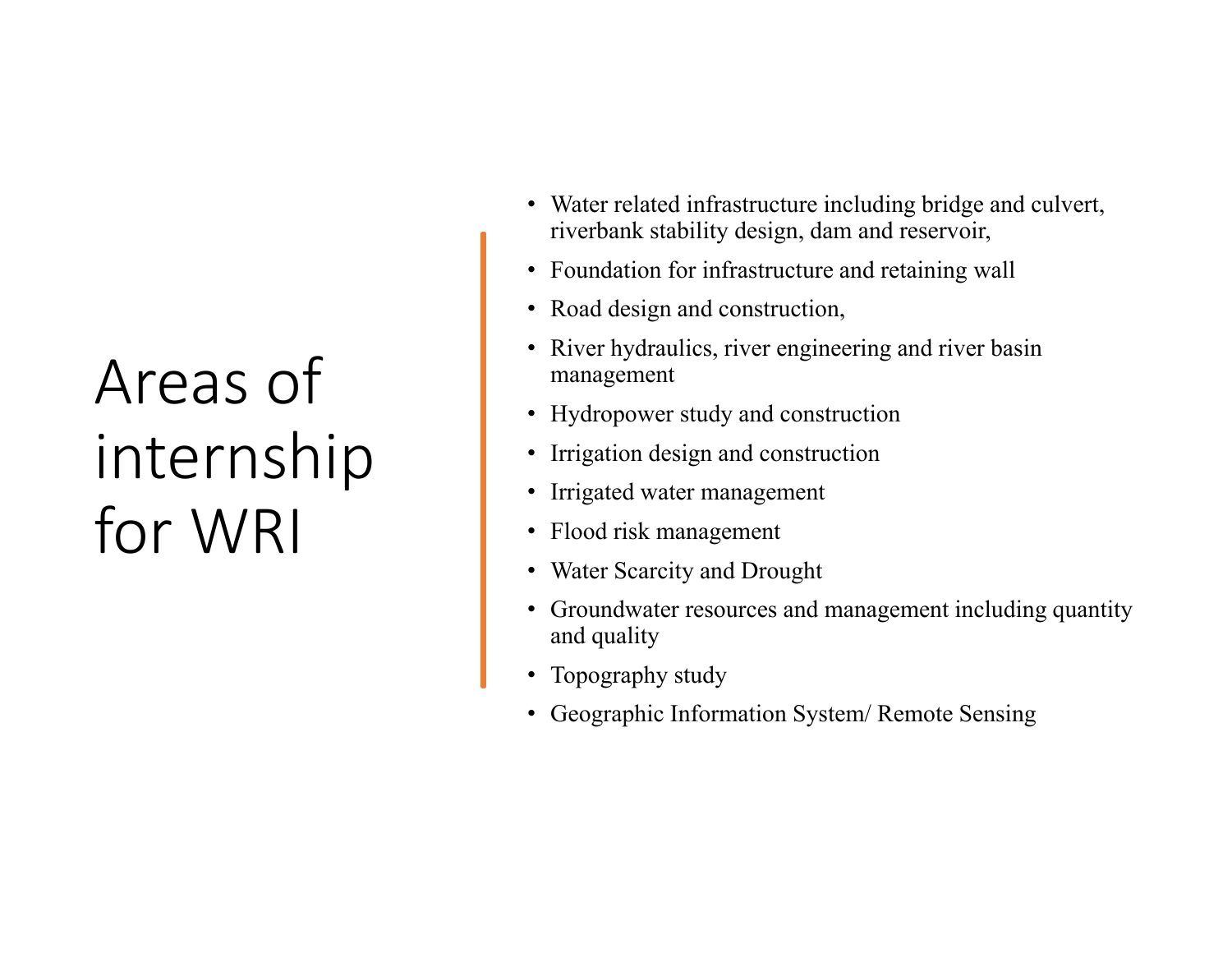## Remark

- WEE or WRI students are not permitted to do internship related to BUILDING **CONSTRUCTION**
- WEE students are not permitted to do internship related to irrigation design and construction
- WRI students are not permitted to do internship related to water supply and wastewater treatment, design and construction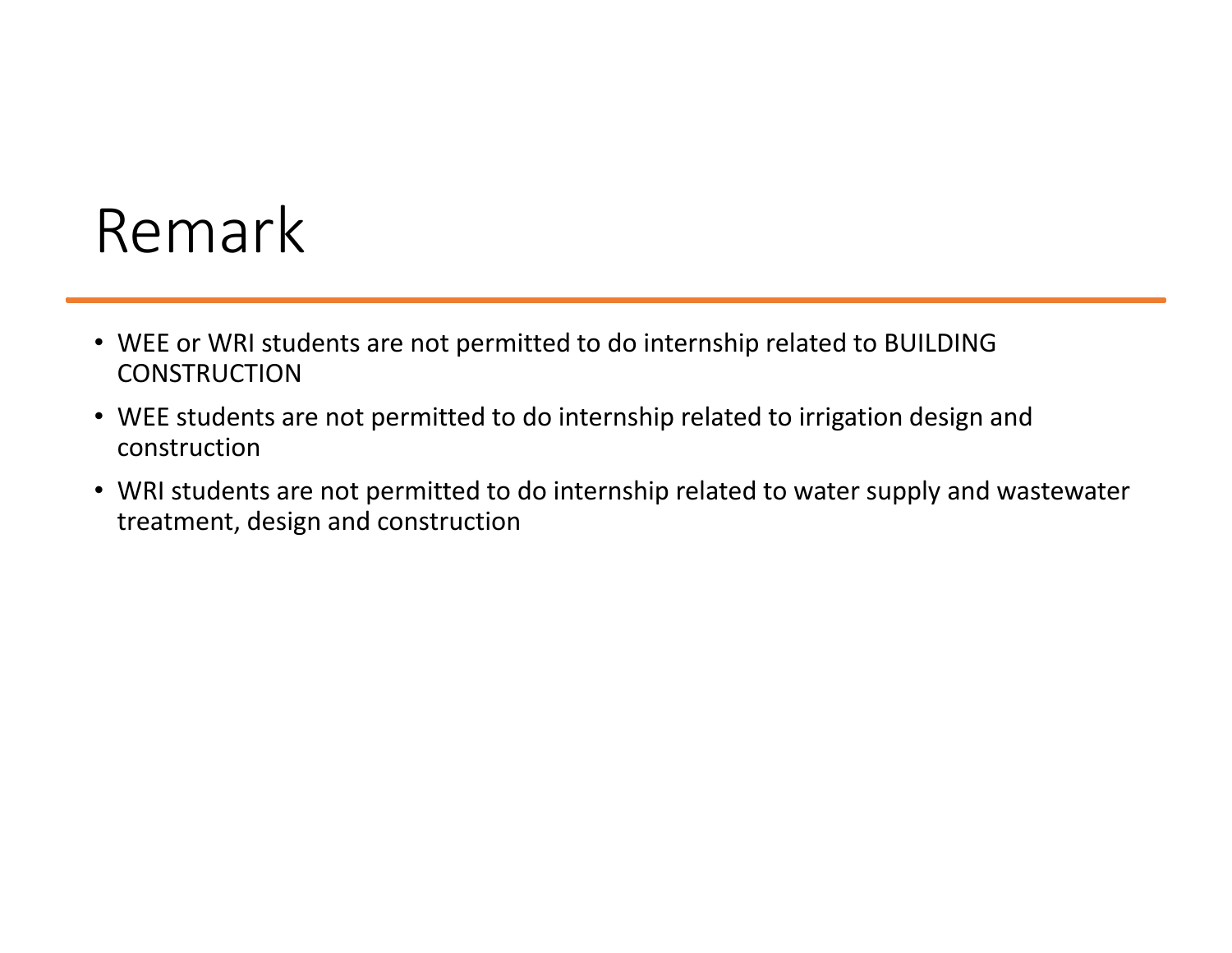## How to request for your relevant advisers?

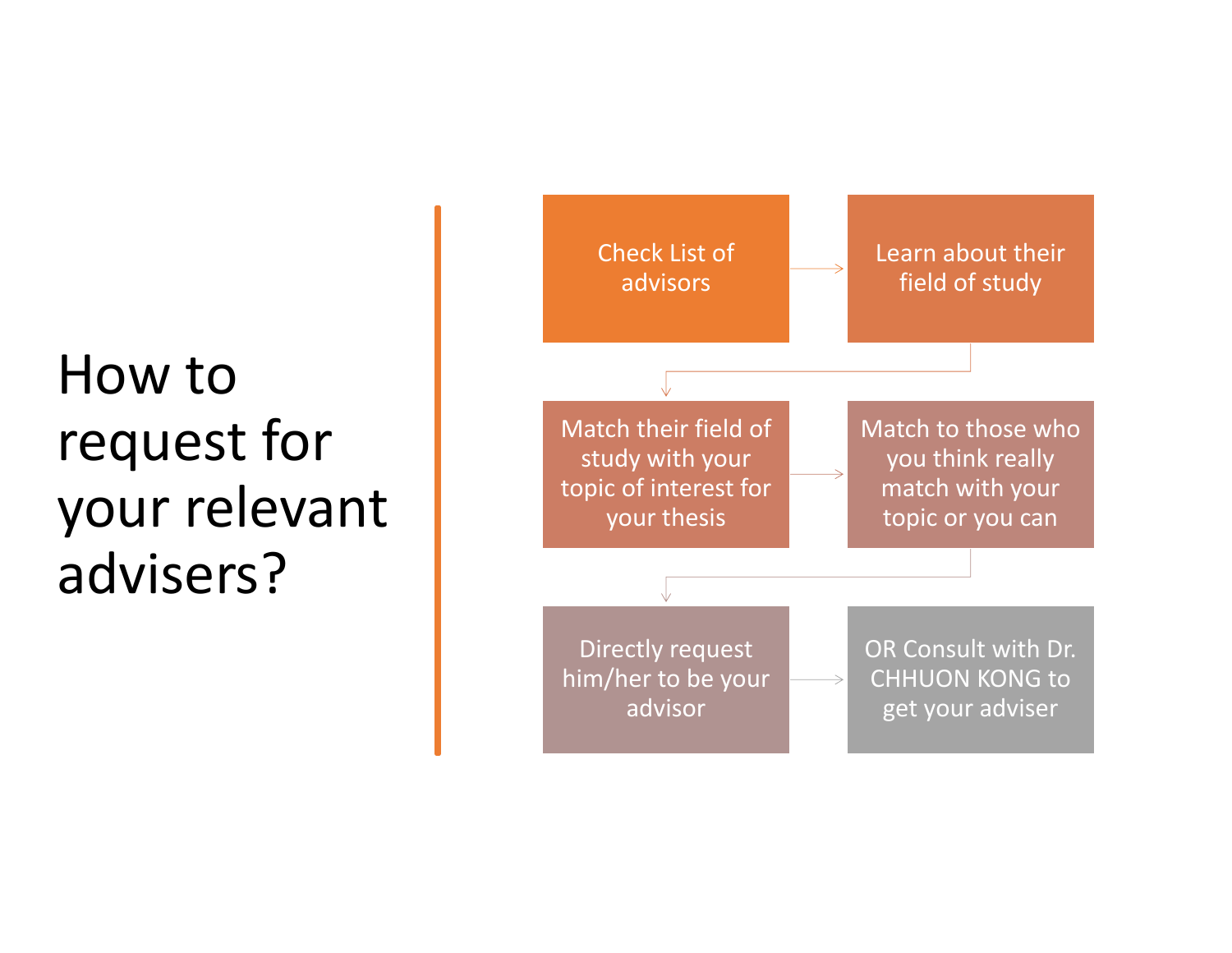# List of available advisors in the faculty

|   | N Name                  | <b>Fields of study</b>                                                                                                                                           | <b>Contact-Phone</b> |
|---|-------------------------|------------------------------------------------------------------------------------------------------------------------------------------------------------------|----------------------|
|   | 1 Kong CHHUON           | Water balance analysis and land use change modelling                                                                                                             | 010957037            |
|   | 2 Vannak ANN            | Water-Soil-Plant-Macro/Microorgamisms Interaction and Biodiversity, Hydrologic Processes (or Modeling) in a River Basin, Climate<br><b>Change-related Topics</b> | 015563170            |
|   | 3 Sambo LUN             | Hydrogeology, Water Supply                                                                                                                                       | 078 844 984          |
| 4 | Borith LONG             | Road Design                                                                                                                                                      | 017 220004           |
| 5 | Khy Eam EANG            | Water Quality Analysis and Industrial Wastewater Treatment, Geochemical Modeling, Environmental Geochemistry                                                     | 012311110            |
|   | 6 Pinnara KET           | Irrigation and drainage system                                                                                                                                   | 078900477            |
|   | 7 Samreth LIM           | Reinforced Concrete Design, Design of basement wall and retaining wall                                                                                           | 017 727 226          |
|   |                         |                                                                                                                                                                  |                      |
|   | 8 Saret BUN             | Water/Wastewater Quality and Treatment Processes Design; Groundwater Use and Treatment; Urban Water Management                                                   | 068721111            |
| 9 | Leakhena HANG           | Air Quality modeling                                                                                                                                             | 012594527            |
|   | 10 Sytharith PEN        | hydrology and hydraulics experimental and numerical analysis                                                                                                     | 016320332            |
|   | 11 Rithy OUCH           | Foundation, soil mechanics, geotechnics                                                                                                                          | 092 996 638          |
|   | 12 Ty SOK               | Hydrology and sediment                                                                                                                                           | 011 098 698          |
|   | 13 Layheang SONG        | Hydrology and sediment                                                                                                                                           | 092 796 466          |
|   | 14 Ketya HUN            | Structure and construction                                                                                                                                       | 089 834 452          |
|   | 15 Huor VENG            | Groundwater and wastewater                                                                                                                                       | 011 649 352          |
|   | 16 Salpisey HENG        | Foundation, soil mechanics, geotechnics                                                                                                                          | 012 687 218          |
|   | 17 Rina HEU             | Watertreatment, water supply                                                                                                                                     | 070 578 123          |
|   |                         |                                                                                                                                                                  |                      |
|   | 18 Sothoan YOANG        | Foundation, soil mechanics, geotechnics                                                                                                                          | 096 991 4599         |
|   | 19 Rathborey CHAN       | Wastewater, water quality                                                                                                                                        | 093 628 095          |
|   | 20 Rathboren CHAN       | Wastewater, water quality                                                                                                                                        | 093 628 124          |
|   | 21 Lengthong KIM        | Survey, hydraulic modeling                                                                                                                                       | 077828511            |
|   | 22 Senrong SOU          | Construction material, concrete                                                                                                                                  | 011 222 133          |
|   | 23 Rattana CHIN         | Hydrology, climate change                                                                                                                                        | 081511171            |
|   | Chan Arun<br>24 PHOEUNG | Water supply, Irrigation                                                                                                                                         | 092 871 790          |
|   | 25 Sokanya LON          | Structure and construction                                                                                                                                       |                      |

### Click here for List of Adviser (& http://surl.li/bpkxs











Dr. Chantha Oeurng, Dr.

Chhuon Kong, Mr. Lun

Sambo



Ratana, Ms. PHOEURN Chan Arun

Dr. Sith Ratino, Mr. Lun Sambo, Mr. Sok Ty, Dr. Hue Rina,

 $\bigcap$  AFD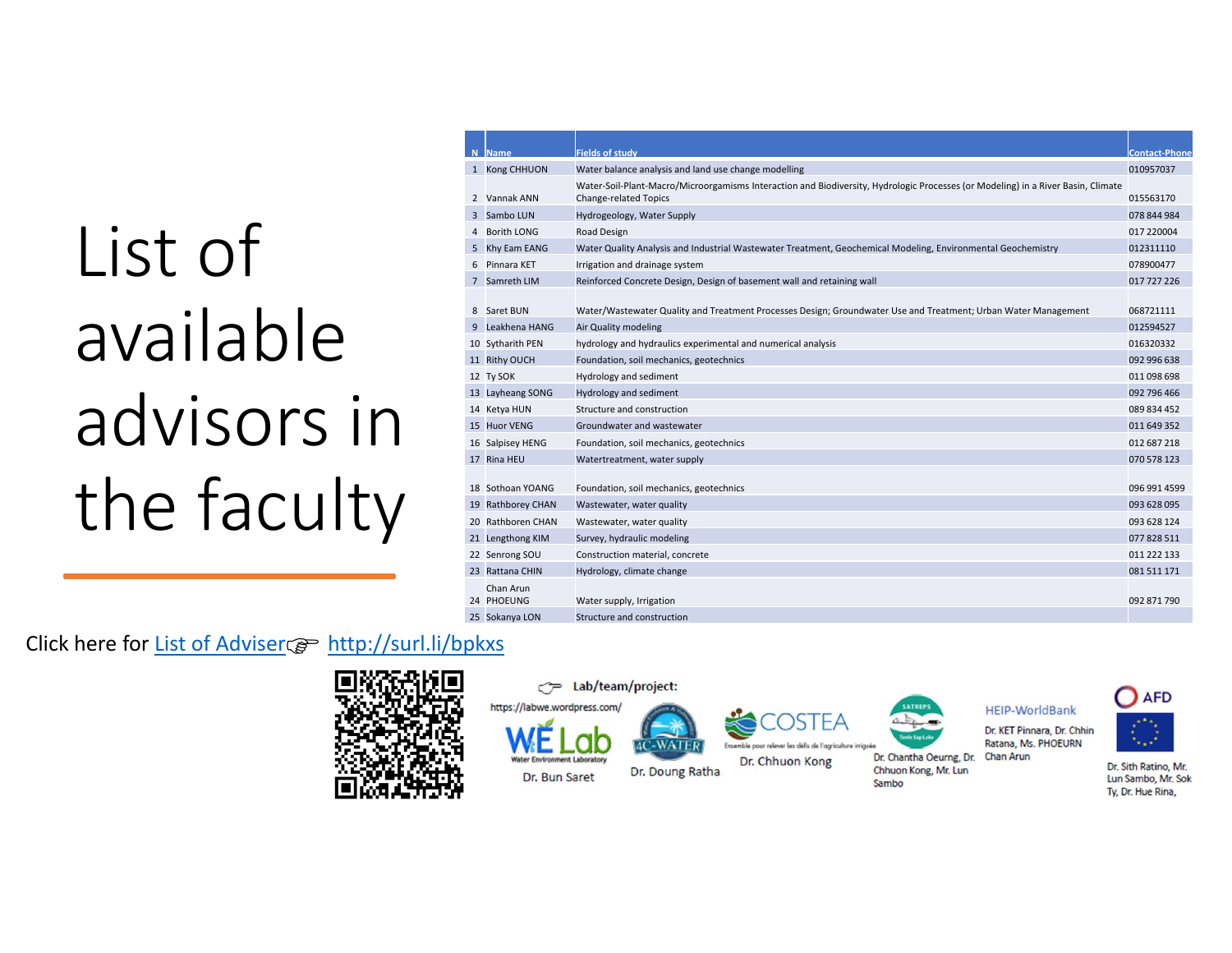### Regulations/Condition

- **Eligibility of submission final thesis for defense**
	- Have complete thesis
	- Have consultation sheet with advisor

#### • **Eligible to make defense**

- Committee endorses the thesis, at least 3/5
- At least have 5 times with advisor on consultation sheet
- **To pass examination (defense)**
	- Have made the defense on the assigned date and time
	- Get pass result from each committee member at least 3/5
- **To graduate**
	- Submitted complete thesis
	- Submitted approval sheet with signature at least 3/5 members of committee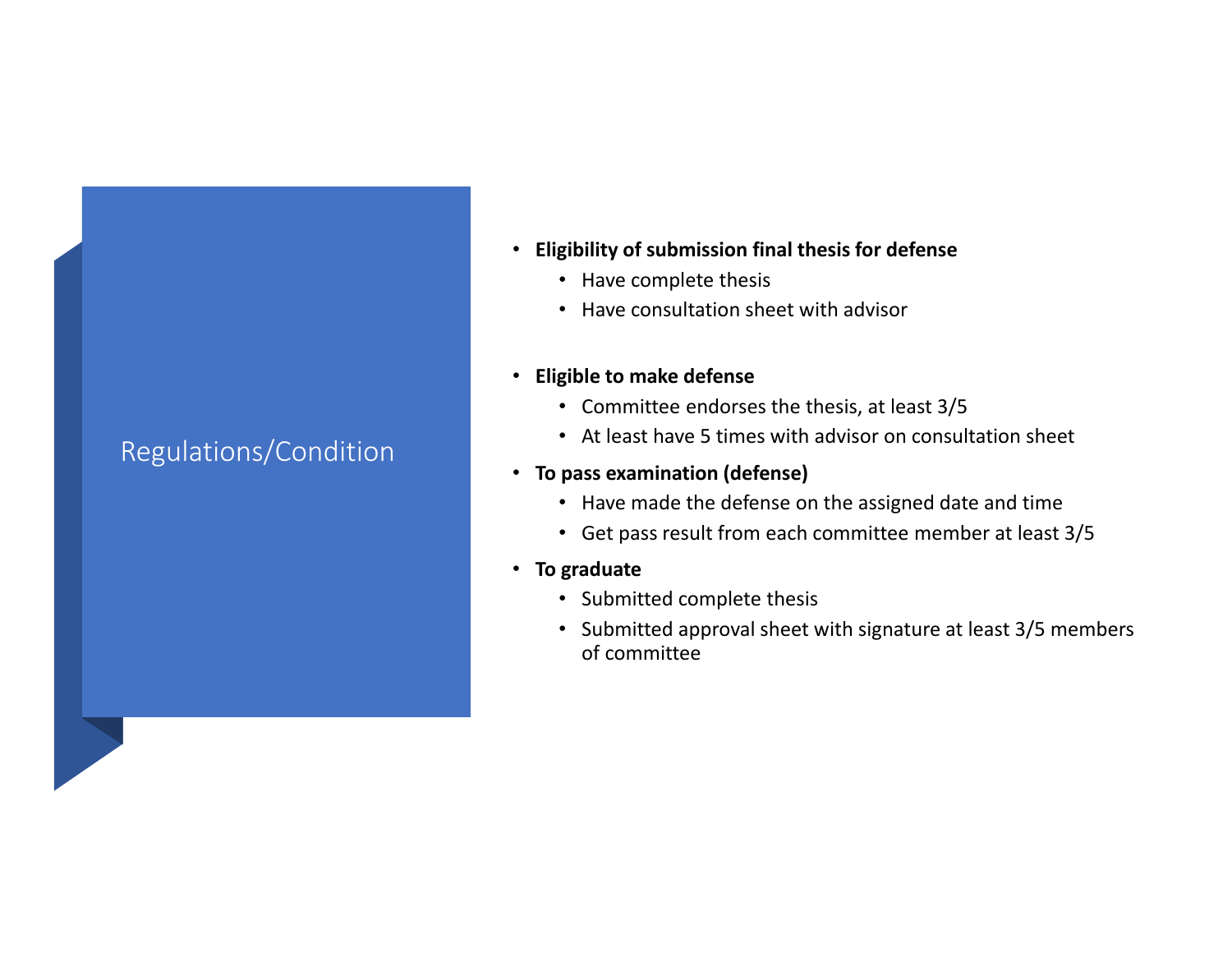## Thesis Consultation Attendance

- - At least 5 times of consultation with adviser.
- - Submit the same time with submission of Revised final draft of thesis and submit to Faculty
- Link download: https://www.hreitc.com/forms



INSTITUTE OF TECHNOLOGY OF CAMBODIA Russian Federation Blvd, Tel: +855 (0)23 880 370<br>PO Box 86, Phnom Penh Fax: +855 (0)23 880 369 Email: info@itc.edu.kh www ite edukh

#### Faculty of Hydrology and Water Resources Engineering

#### Thesis Consultation Attendance

 $WEE$   $WRI$ 

| No.                     | Date of<br>Meeting | <b>Point of Discussion</b> | <b>Student</b><br>Signature | Adviser<br>Signature |
|-------------------------|--------------------|----------------------------|-----------------------------|----------------------|
| $\,1\,$                 |                    |                            |                             |                      |
| $\overline{2}$          |                    |                            |                             |                      |
| $\overline{\mathbf{3}}$ |                    |                            |                             |                      |
| $\overline{4}$          |                    |                            |                             |                      |
| 5                       |                    |                            |                             |                      |

This is to certify that the student is allowed to submit thesis to faculty.

Date................................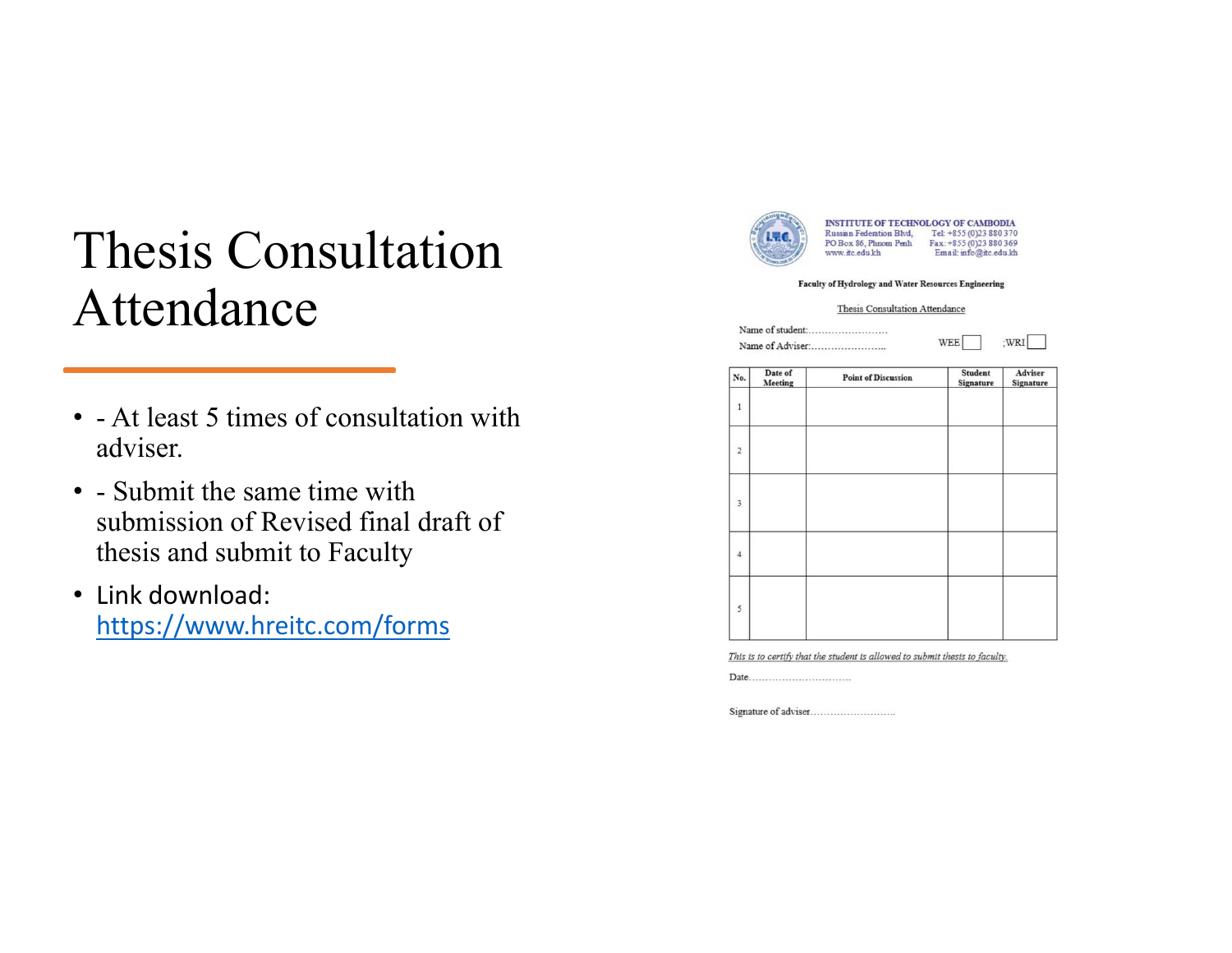# Internal regulation

### ប្រការ ៥៩ ៖ ការដាក់ពិន្ទុគម្រោងបញ្ចប់ការសិក្សា

ពិន្ទុគម្រោងបញ្ចប់ការសិក្សា សម្រាប់និស្សិតថ្នាក់ឆ្នាំបញ្ចប់គ្រប់កម្រិត ជាការគិតបញ្ចូលគ្នានៃពិន្ទុវាយតម្លៃដូច ខាងក្រោម៖

- **១** ពិន្ទុចុះធ្វើកម្មសិក្សាមាន ៣០%
- **២** ពិន្ទុនៃការសរសេរគម្រោងបញ្ចប់ការសិក្សាមាន ៣០%
- ៣ ពិន្ទុនៃការឡើងការពារបញ្ចប់ការសិក្សាមាន ៤០%។

ក្នុងករណីនិស្សិតបានទទួលពិន្ទុណាមួយក្រោម៥០% ក្នុងចំណោមពិន្ទុទាំងបីខាងលើ ត្រូវចាត់ទុកថាធ្លាក់ពិន្ទុ គម្រោងបញ្ចប់ការសិក្សាថ្នាក់ឆ្នាំបញ្ចប់។

គម្រោងបញ្ចប់ការសិក្សារបស់និស្សិតថ្នាក់ឆ្នាំបញ្ចប់គ្រប់កម្រិតសិក្សា មានចំនួន៩ក្រេឌីត ត្រូវយកទៅគិត បញ្ចូលក្នុងការគណនាមធ្យមភាគប្រចាំឆ្នាំបញ្ចប់។ ពិន្ទុកម្មសិក្សា ត្រូវចុះនៅលើព្រឹត្តបត្រពិន្ទុជាប្រភេទ ពិន្ទុនិទ្ទេស ជាអក្សរ ពី A ដល់ F តាមបែបបទដូចក្នុងប្រការ ៥៦។